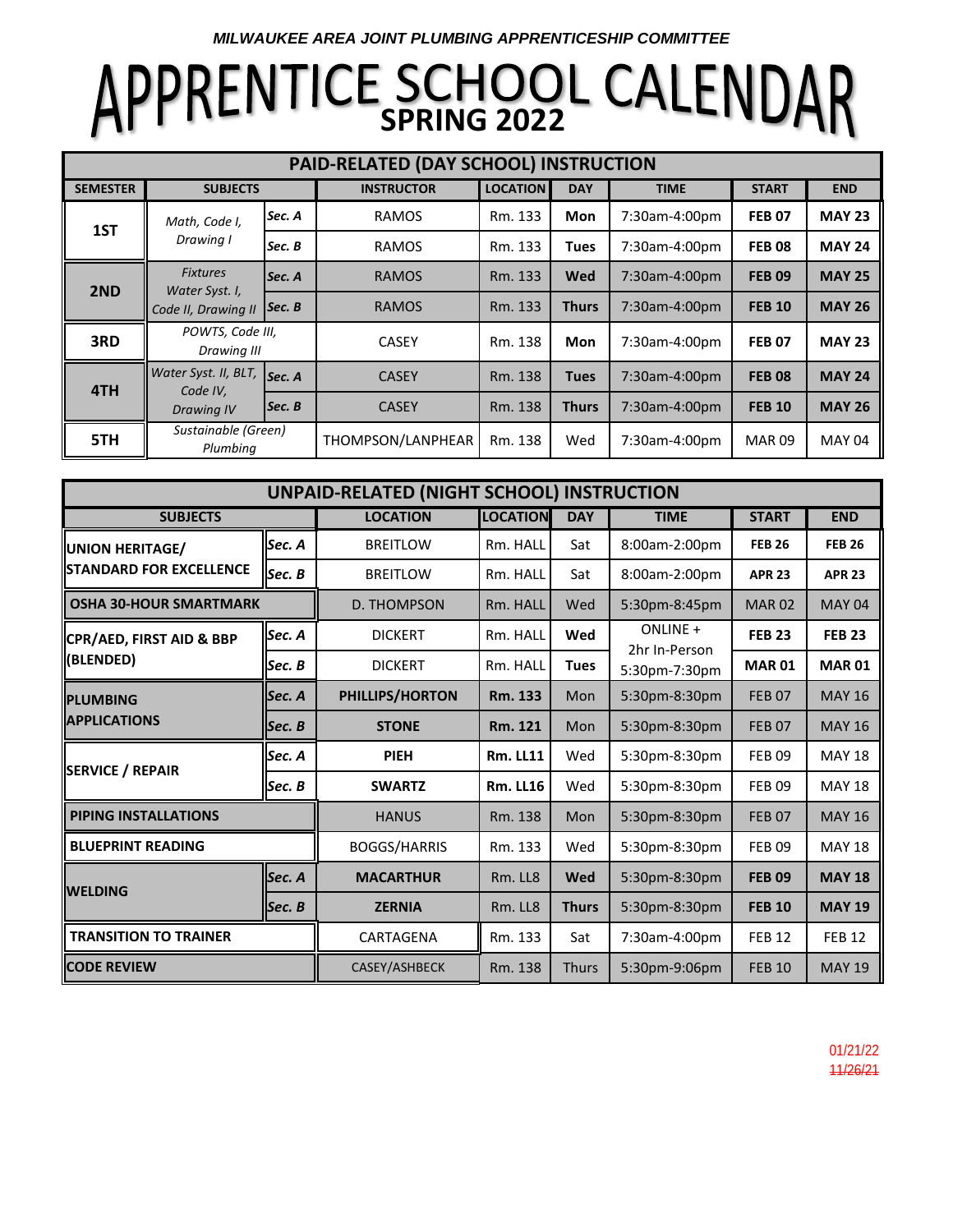

#### **PLUMBERS LOCAL 75 EDUCATION FUND**

11175 W Parkland Ave Milwaukee, WI 53224-3135 (414) 359-1318 www.plumbers75.com

### APPRENTICE SCHOOL IMPORTANT NOTES FOR THE SPRING 2022 SEMESTER

We want to call your attention to several important factors for this SPRING semester:

1. **PL75 Training Center COVID-19 Controls** – Read and adhere to printed guidelines/policies (sample attached-subject to change). While we continue to promote behaviors that reduce the spread of the virus, we'll continue several pre-COVID19 practices:

The **EDUCATION DOORS** at the **WEST END** of the building will be open for entrance/exit; you will NOT be required to conduct a temperature check or complete a reporting agreement upon entering the building; the kitchen will be open and available for student use.

**Students are expected to continue with proper hand hygiene, cough/sneeze etiquette & selfmonitoring for symptoms. Students who are waiting on COVID19 test results or need to quarantine MUST CONTACT THE TRAINING DIRECTOR AND PROVIDE DOCUMENTATION of a negative test or quarantine orders before returning to class.**

- 2. **Laptops** As a reminder, a laptop (preferred) or tablet is mandatory for ALL Paid-Related Instruction (Day School) classes and may be required for most Unpaid-Related Instruction (Night School) classes. If you are in need of a laptop, contact the Apprenticeship Office immediately, as we have limited inventory to sell (HP Inc-Smart Buy 255 G7 15.6" 8GB Ram Windows 10 AMD Radeon R4) at a reduced price of **\$500.00**.
- 3. **Code Books & POWTS Manuals for Sale** A current WI Plumbing Code Book is required PRIOR TO 1st semester Day School; a current WI Plumbing Code Book & POWTS Component Manuals are required prior to Code Review Night School – both are for sale through the Plumbers Local 75 Education Department (Code Book-**\$60.00**; POWTS-**\$50.00**). Contact our office if you need to purchase either of these items.
- 4. **CPR/AED, First Aid & Bloodborne Pathogens Training** Will be done as BLENDED LEARNING, to include online course content and a 2-hour in-person session for the skills check & BBP training. If you need to complete this requirement as a new apprentice OR you are up for your refresher at the end of your apprenticeship, **WATCH FOR A SEPARATE NOTICE TO BE SENT IN JANUARY with specific course instructions**.

Have a safe and happy holiday! Enjoy your break - we'll look forward to having you back to continue with your apprenticeship instruction and requirements!

Sincerely,

*MILWAUKEE AREA JOINT PLUMBING APPRENTICESHIP COMMITTEE*

MAJPAC/skc